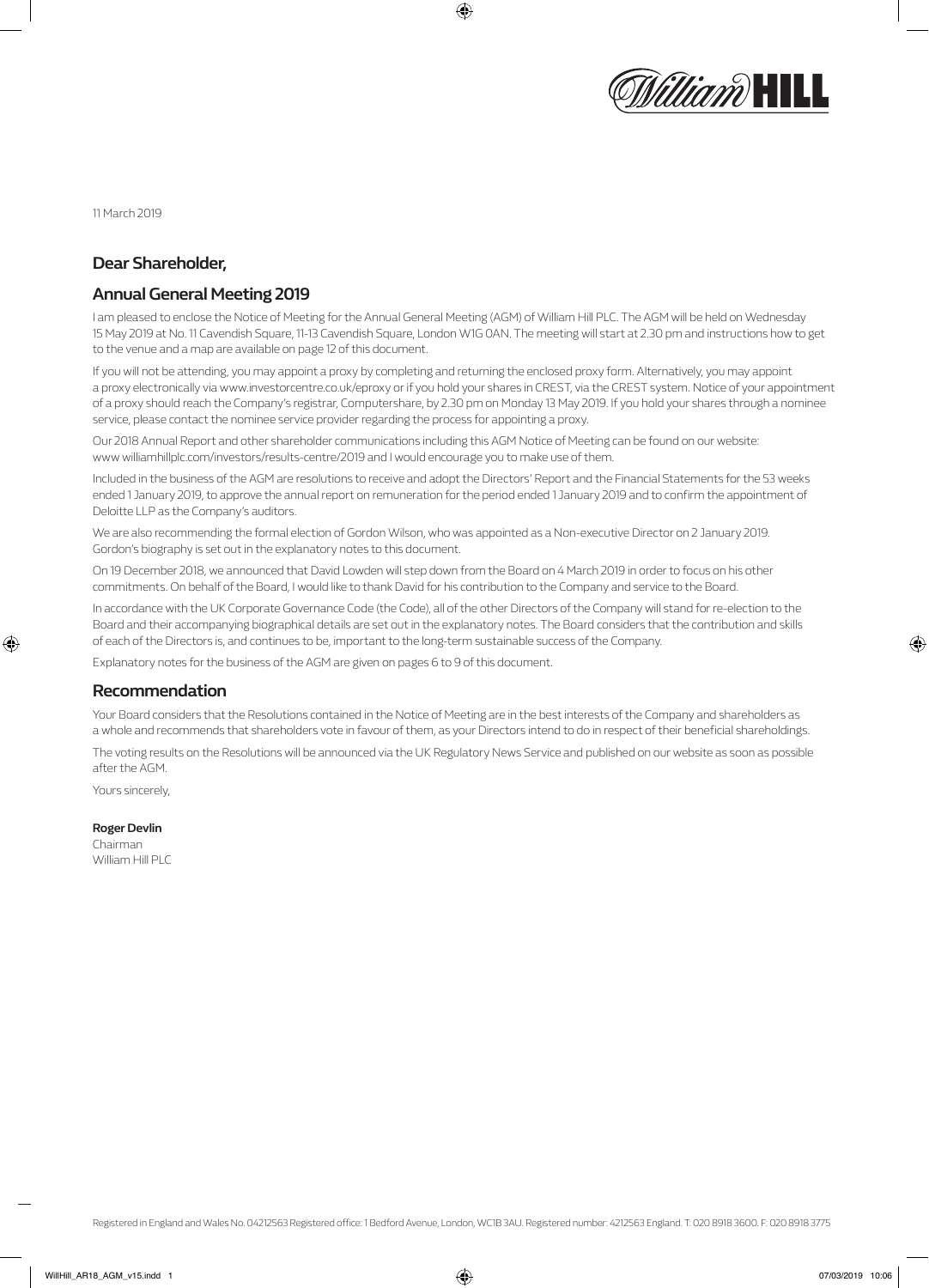$\mathbb{R}^2$ 

 $\bigoplus$ 

 $\frac{1}{2}$ 

 $\bigoplus$ 

 $\bigoplus$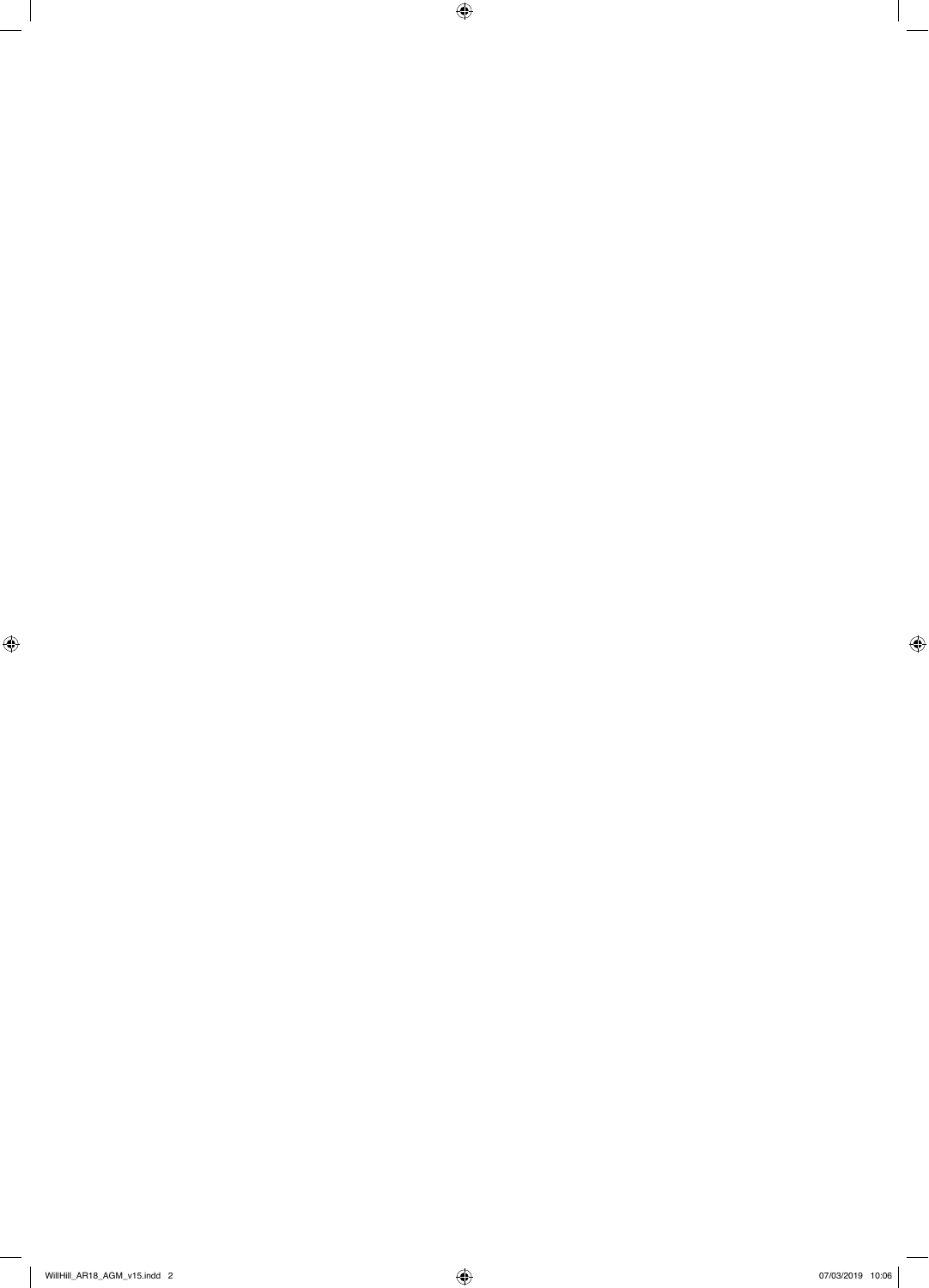

### **William Hill PLC Notice of Annual General Meeting**

### **Wednesday 15 May 2019**

### **THIS DOCUMENT IS IMPORTANT AND REQUIRES YOUR IMMEDIATE ATTENTION**

If you are in any doubt about the action you should take, you should consult your stockbroker, bank manager, solicitor, accountant or other independent professional adviser immediately.

 $\bigoplus$ 

If you have recently sold or transferred all of your shares, please pass this document, with the accompanying documents, to the purchaser or transferee, or to the person who arranged the sale or transfer so they can pass these documents to the person who now holds the shares.

 $\bigoplus$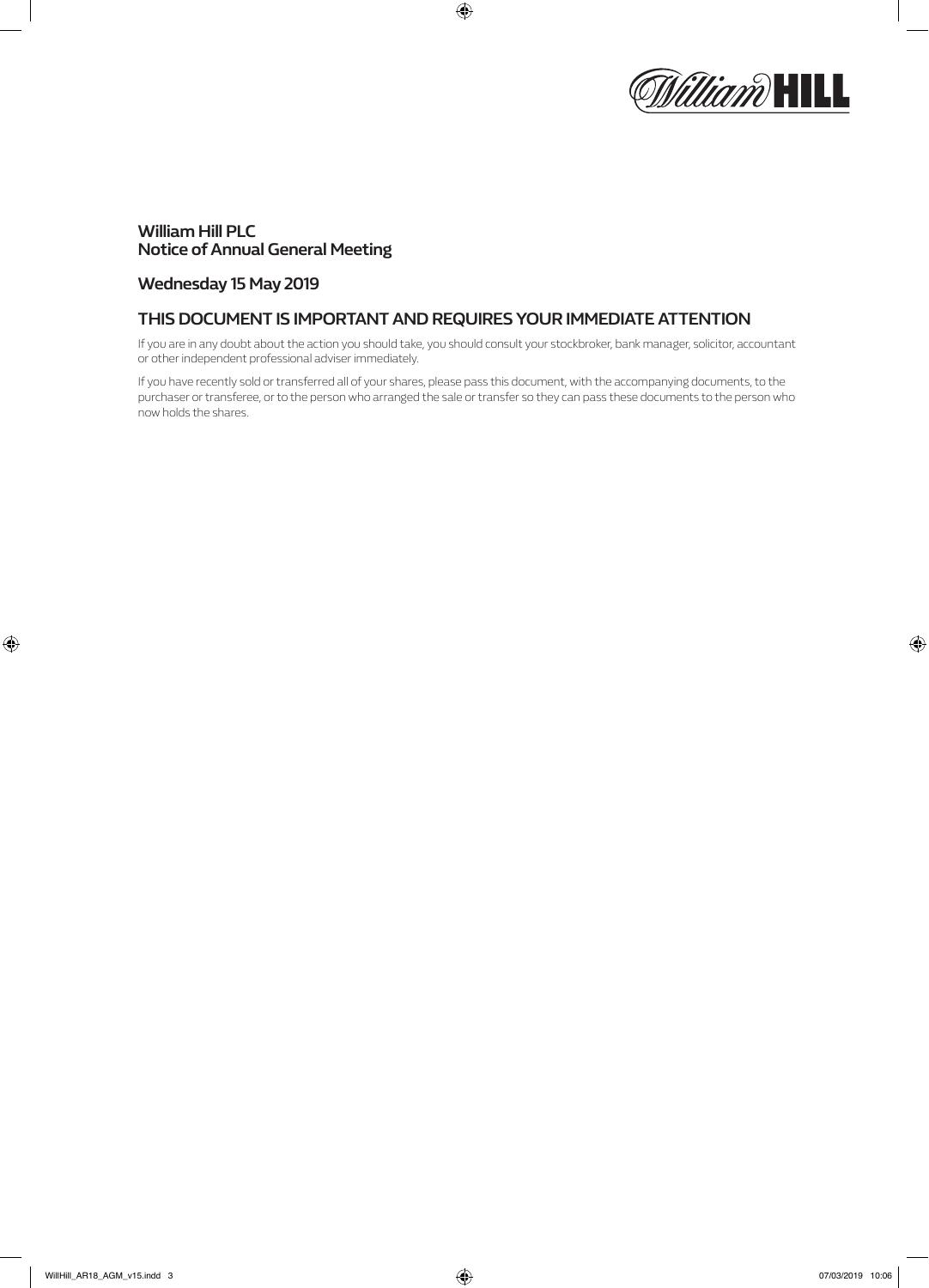# **Notice of Annual General Meeting**

Notice is hereby given that the Annual General Meeting of William Hill PLC (the Company) will be held at No. 11 Cavendish Square, 11-13 Cavendish Square, London, W1G 0AN on Wednesday, 15 May 2019 at 2.30 pm. Each of the resolutions numbered 1 to 14 (inclusive) to be considered at the meeting will be ordinary business and each of the resolutions numbered 15 to 17 (inclusive) will be special business.

⊕

#### **Ordinary Business**

⊕

- 1. To receive the Annual Report and Accounts and the reports of the directors and auditors thereon for the 53 weeks ended 1 January 2019.
- 2. To approve the annual report on remuneration for the 53 weeks ended 1 January 2019 set out on pages 87 to 105 (inclusive) in the Annual Report and Accounts.
- 3. To declare a final dividend on the ordinary shares of 7.74p per share for the 53 weeks ended 1 January 2019.
- 4. To elect Gordon Wilson as a director of the Company.
- 5. To re-elect Roger Devlin as a director of the Company
- 6. To re-elect Philip Bowcock as a director of the Company.
- 7. To re-elect Ruth Prior as a director of the Company.
- 8. To re-elect Mark Brooker as a director of the Company.
- 9. To re-elect Georgina Harvey as a director of the Company.
- 10. To re-elect Robin Terrell as a director of the Company.
- 11. To authorise the Audit and Risk Management Committee of the Company to re-appoint Deloitte LLP as auditor of the Company until the conclusion of the next Annual General Meeting of the Company at which accounts are laid.
- 12. To authorise the Audit and Risk Management Committee of the Company (for and on behalf of the Board) to determine the remuneration of the auditor of the Company.
- 13. To consider the following as an ordinary resolution:

 That in accordance with sections 366 and 367 of the Companies Act 2006 (CA 2006), the Company and all the companies that are the Company's subsidiaries at any time during the period for which this resolution has effect be authorised in aggregate to:

- (a) make political donations not exceeding £50,000 in total to: (i) political parties; (ii) political organisations other than political parties; and/or (iii) independent election candidates; and
- (b) incur political expenditure not exceeding £50,000 in total,

 (as such terms are defined in sections 363 to 365 of the CA 2006) provided that the aggregate amount of any such donations and expenditure shall not exceed £100,000 during the period beginning with the date of passing this resolution and ending at the earlier of the conclusion of the next Annual General Meeting or close of business on 30 June 2020.

14. To consider the following as an ordinary resolution:

 That the directors are generally and unconditionally authorised for the purposes of section 551 CA 2006, to exercise all the powers of the Company to allot shares in the Company and to grant rights to subscribe for, or to convert any securities into, shares in the Company up to an aggregate nominal amount (within the meaning of section 551(3) and (6) CA 2006) of £29,135,405, this authorisation to expire at the earlier of the conclusion of the next Annual General Meeting of the Company or at the close of business on 30 June 2020, save that the Company may before such expiry make any offer or agreement which would, or might, require shares to be allotted or rights to be granted after such expiry and the directors may allot shares, or grant rights to subscribe for or to convert any securities into shares, in pursuance of any such offer or agreement as if the authorisation conferred hereby had not expired.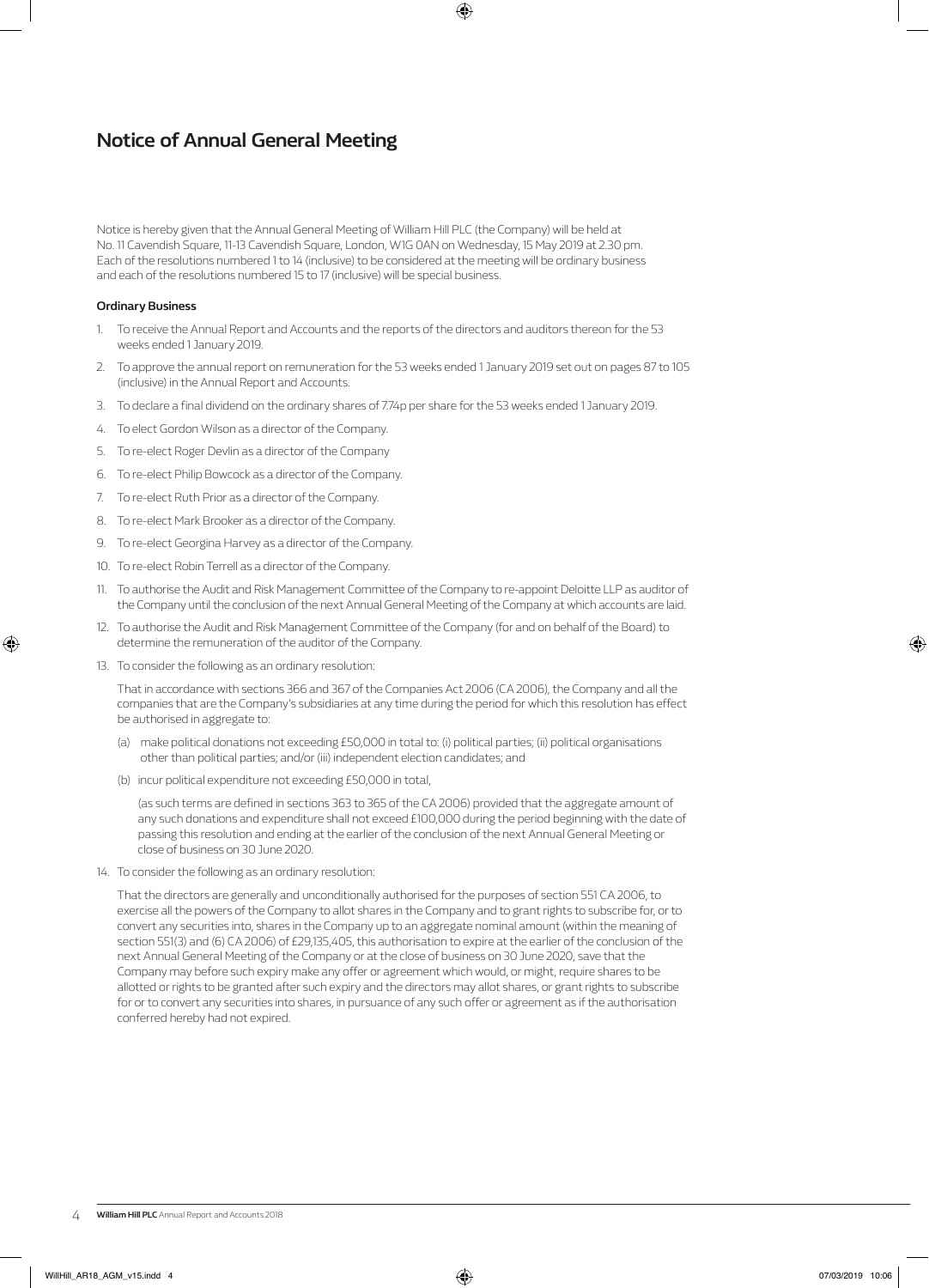⊕

#### **Special Business**

15. To consider the following as a special resolution:

 That, if resolution 14 granting authority to allot shares is passed, the directors are empowered pursuant to sections 570 and 573 of the CA 2006 to allot equity securities (as defined in the CA 2006) for cash under the authority given by that resolution and/or to sell ordinary shares held by the Company as treasury shares for cash as if section 561 of the CA 2006 did not apply to any such allotment or sale, such power to be limited:

- (a) to the allotment of equity securities and sale of treasury shares in connection with any rights issue or open offer or any other pre-emptive offer that is open for acceptance for a period determined by the directors to the holders of ordinary shares on the register on any fixed record date in proportion to their holdings of ordinary shares (and, if applicable, to the holders of any other class of equity security in accordance with the rights attached to such class), subject in each case to such exclusions or other arrangements as the directors may deem necessary or appropriate in relation to fractions of such securities, the use of more than one currency for making payments in respect of such offer, treasury shares, any legal or practical problems in relation to any territory or the requirements of any regulatory body or any stock exchange or any other matter; and
- (b) to the allotment of equity securities or sale of treasury shares (otherwise than under paragraph (a) above) up to an aggregate nominal amount of £4,370,311,

 such power to expire at the conclusion of the next Annual General Meeting of the Company or, if earlier, at the close of business on 30 June 2020, but, in each case, prior to its expiry the Company may make offers, and enter into agreements, which would, or might, require equity securities to be allotted (and treasury shares to be sold) after the power expires and the directors may allot equity securities (and sell treasury shares) under any such offer or agreement as if the power had not expired.

16. To consider the following as a special resolution:

 That the Company be and is generally and unconditionally authorised to make one or more market purchases (within the meaning of section 693(4) CA 2006) of ordinary shares of 10p each in the capital of the Company provided that:

- (a) the maximum aggregate number of ordinary shares of the Company authorised to be purchased is 87,406,213;
- (b) the minimum price (exclusive of all expenses) which may be paid for an ordinary share is 10p (being the nominal value of an ordinary share);
- (c) the maximum price (exclusive of all expenses) which may be paid for an ordinary share is an amount equal to the higher of:
	- (i) 105% of the average of the middle market quotations for an ordinary share as derived from the London Stock Exchange Daily Official List for the five business days immediately preceding the day on which that ordinary share is purchased; and
	- (ii) the higher of the price of the last independent trade and the highest current independent bid on the trading venues where the purchase is carried out,

 such authority to expire at the earlier of the conclusion of the next Annual General Meeting of the Company or 30 June 2020 save that the Company may, before the expiry of this authority, enter into a contract to purchase ordinary shares which would, or might, be completed or executed wholly or partly after the expiry of this authority and the Company may purchase ordinary shares pursuant to any such contract as if the authority conferred by this resolution had not expired.

17. To consider the following as a special resolution:

That a general meeting, other than an Annual General Meeting, may be called on not less than 14 clear days' notice.

By Order of the Board Registered Office:  $\blacksquare$ 

**Balbir Kelly-Bisla** 1 Bedford Avenue<br>
1 Bedford Avenue<br>
1 Bedford Avenue Company Secretary **London**<br>11 March 2019 - 2019 - 2019 - 2019 - 2019 - 2019 - 2019 - 2020 - 2021 - 2021 - 2021 - 2021 - 2021 - 2021 - 20<br>WC1B 3AU 11 March 2019

Registered Number: 04212563 England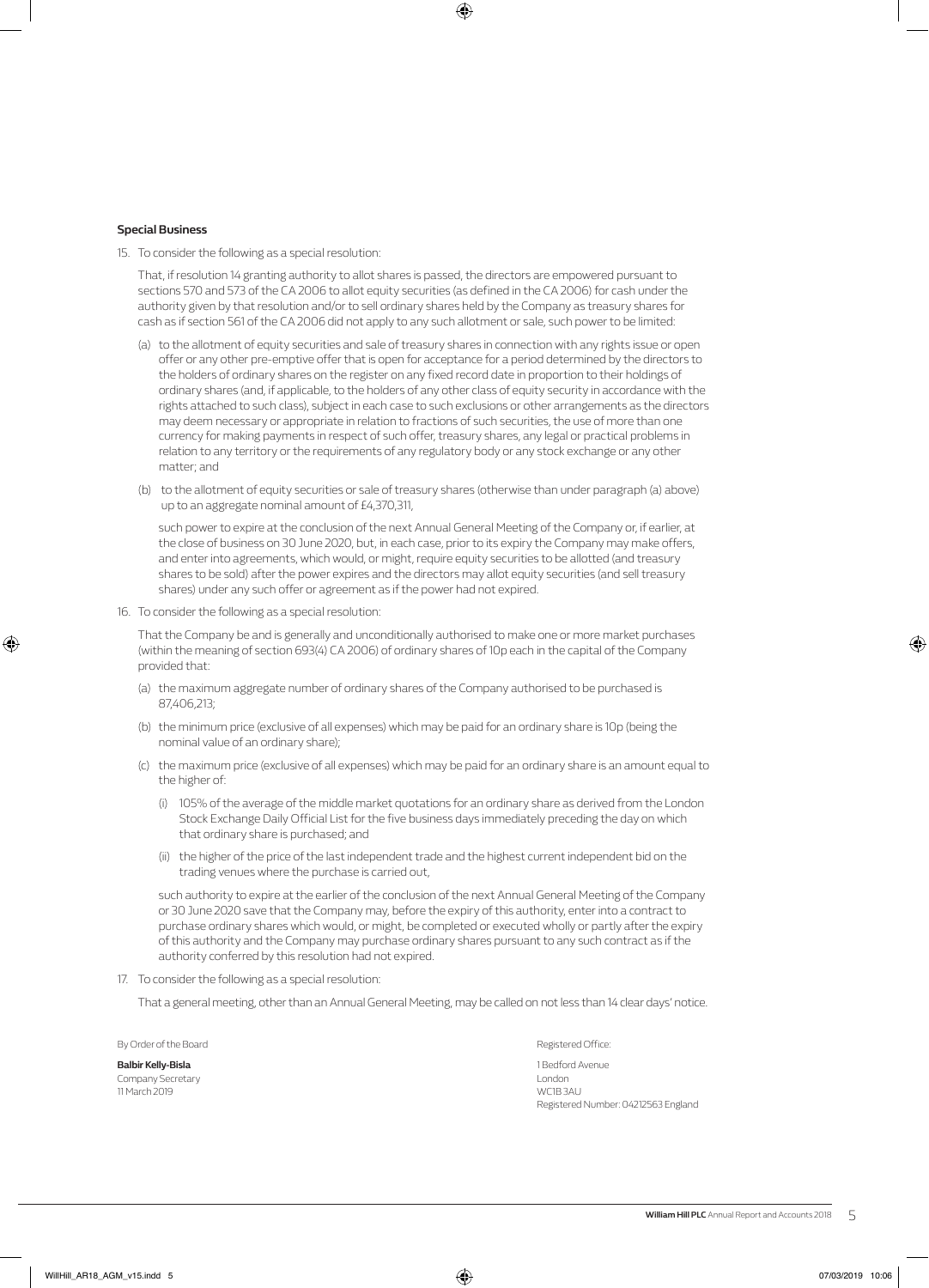#### **Annual Report and Accounts 2018 (Resolution 1)**

Under section 437 of the Companies Act 2006 (CA 2006), the directors must present the Annual Report and the Accounts of the Company for the 53 weeks ended 1 January 2019 to shareholders at the Annual General Meeting. The strategic report, the report of the directors, the accounts and the report of the Company's auditor on the accounts and on those parts of the directors' remuneration report that are capable of being audited are contained within the Annual Report and Accounts 2018.

⊕

#### **Annual report on remuneration (Resolution 2)**

Under section 439 of the CA 2006, the Company is required to seek shareholder approval for the directors' remuneration report on pages 87 to 105 (inclusive) of the Annual Report and Accounts 2018.

This vote is advisory only. Details on how the policy has or will be applied are set out in the annual report on remuneration.

The Company's auditors, Deloitte LLP, have audited those parts of the directors' remuneration report that are required to be audited.

#### **Declaration of final dividend (Resolution 3)**

Subject to approval by shareholders at the meeting, the final dividend will be payable to shareholders on 6 June 2019 to shareholders on the register on 26 April 2019.

#### **Election of director (Resolution 4)**

Gordon Wilson was appointed to the Board of Directors as an independent Non-executive Director with effect from 2 January 2019. As this appointment was subsequent to the last Annual General Meeting of the Company, he will retire in accordance with the Company's Articles of Association and will offer himself for election in accordance with Resolution 4.

#### **Biography of Gordon Wilson**

⊕

Gordon has been President, CEO and a member of the Board of Directors of Travelport Worldwide Limited ('Travelport') since 2011 which has been listed on the NYSE since 2014. Travelport is a leading global e-commerce platform, providing real-time search, shopping, booking and travel management software, data and systems for flight, hotel, rail and car bookings for the travel industry. In December 2018, the company announced an agreement to be acquired by affiliates of Siris Capital Group, LLC and Evergreen Coast Capital Corp in an all cash transaction valued at approximately \$4.4 billion which is expected to close in early 2019. Gordon's extensive experience of the development and use of technology on a global basis, including all the key geographies in which William Hill operates will bring great value to the Company alongside his substantial experience in all aspects of being the CEO of a significant global enterprise. Gordon also chairs travel payments provider eNett, a joint venture company in which Travelport is the majority shareholder and which is now the leading cross-border international commercial payments business operating in the travel industry. He sits on the executive committee of the World Travel and Tourism Council. The Board considers that the contribution of Gordon Wilson is, and continues to be, important to the long-term sustainable success of the Company.

#### **Re-election of directors (Resolutions 5 to 10 inclusive)**

Under the 2018 UK Corporate Governance Code, provision 18 states that all directors should be subject to annual election by shareholders. Accordingly, all of the remaining directors in respect of resolutions 5 to 10 will offer themselves for re-election.

#### **Biographies of directors standing for re-election**

#### **Roger Devlin, Non-executive Chairman**

Roger has extensive experience as an executive, Non-executive and Chairman in listed companies, including relevant experience of a number of businesses and organisations in leisure, sport and betting and gaming. He is currently Chairman of Persimmon plc and was previously Chairman of leading pub operator and brewer, Marston's PLC. He was also Chairman of Sports Information Services (Holdings) Limited (SIS), where William Hill plc is a 19.5% shareholder, until January 2018, and Senior Independent Director of the Football Association until June 2018, when he stepped down from that appointment. Previously, Roger was Chairman of private gaming operator and developer Gamesys between 2006 and 2016.

Before building his experience as an independent director, Roger had a successful executive career which included a variety of senior and board level roles, spanning investment banking, industrial and international businesses. This included over ten years with Hilton Group plc as Group Corporate Development Director and an Executive Committee member as well as a Board director for both the hotels and Ladbrokes businesses owned by Hilton Group at that time. The Board considers that the contribution of Roger Devlin is, and continues to be, important to the long-term sustainable success of the Company.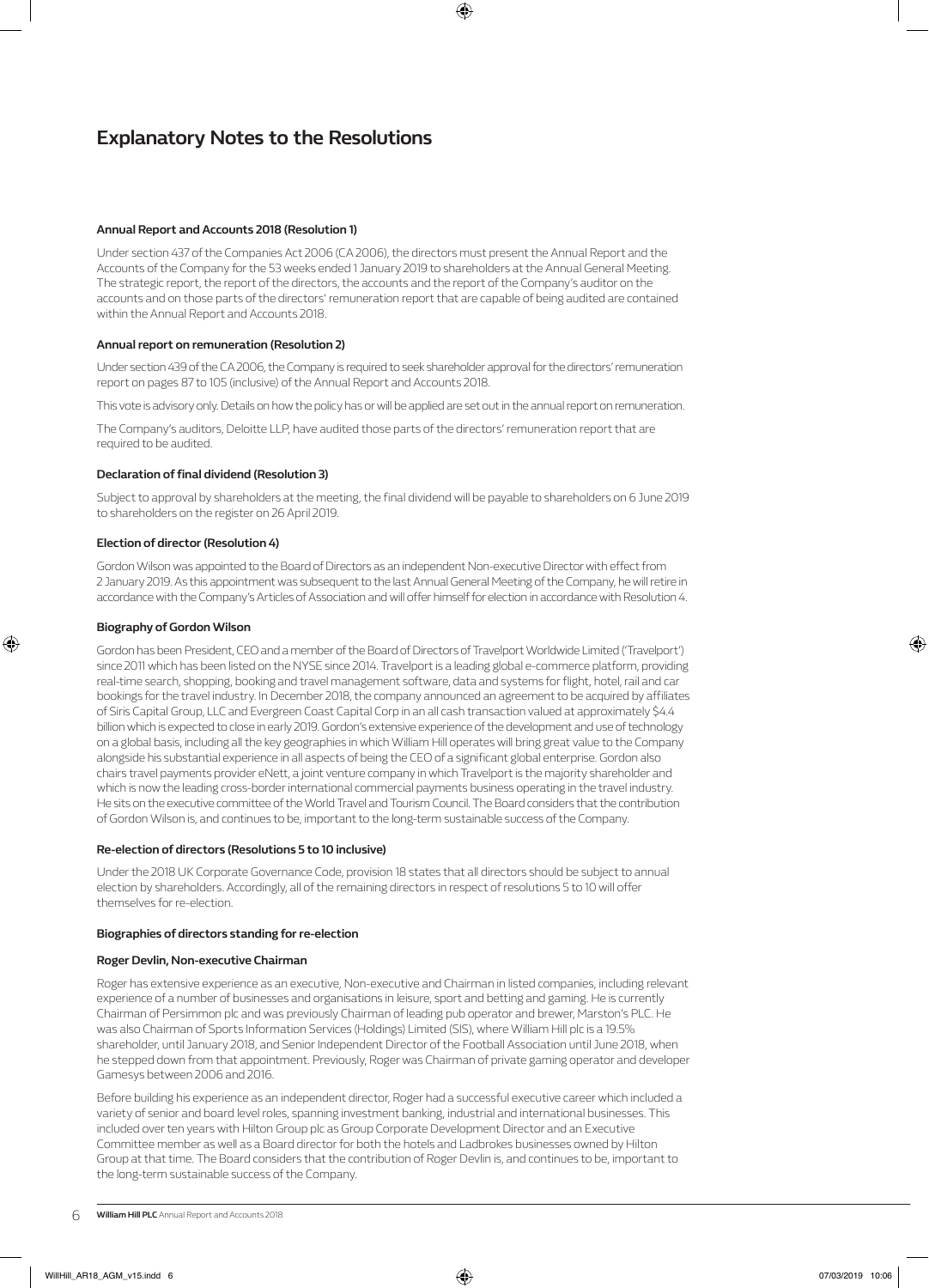#### **Philip Bowcock, Chief Executive Officer**

Philip joined William Hill from Cineworld Group where he was Finance Director for nearly four years. Previously, he was Finance Director at Luminar PLC, having had senior finance roles at Barratt Developments PLC and Tesco. He also spent seven years at Hilton Group as Vice President of Finance at a time when the company owned Ladbrokes. He is a Chartered Management Accountant. The Board considers that the contribution of Philip Bowcock is, and continues to be, important to the long-term sustainable success of the Company.

⊕

#### **Ruth Prior, Chief Financial Officer**

Ruth joined William Hill from Worldpay Group plc, having joined Worldpay in October 2013 as Deputy CFO and subsequently being appointed COO in December 2016. She is also a Non-executive director of Motability Operations Group. She was previously Group CFO of EMI Group and, prior to that, worked for the private equity firm Terra Firma Capital Partners as a finance director, working across numerous portfolio businesses with a focus on strategic and operational transformation. Earlier in her career she worked at Whitbread and Bass, after starting her career at Unilever. Ruth has a degree in Biochemistry and is a Chartered Management Accountant. The Board considers that the contribution of Ruth Prior is, and continues to be, important to the long-term sustainable success of the Company.

#### **Mark Brooker, Senior Independent Non-executive Director**

Mark was appointed Senior Independent Non-executive Director in October 2018. He currently holds Non-executive directorships at AA plc, Equiniti Group plc, Findmypast Limited and Seedrs Limited. Mark was formerly Chief Operating Officer and executive director at Trainline. He was also previously Chief Operating Officer and an Executive Director at Betfair Group, having earlier held the position of Managing Director of the company's Sports business. Prior to joining Betfair, Mark had extensive experience in corporate broking at Morgan Stanley, Merrill Lynch and NatWest Markets. The Board considers that the contribution of Mark Brooker is, and continues to be, important to the long-term sustainable success of the Company.

#### **Georgina Harvey, Independent Non-executive Director**

Georgina is a Non-executive Director of Big Yellow Group plc and Senior Independent Director of McColl's Retail Group plc. She was formerly Managing Director of the Regionals division of Trinity Mirror plc. Georgina Harvey started her media career at Express Newspapers plc where she was appointed Advertising Director in 1994. She joined IPC Media Ltd in 1995 and went on to form IPC Advertising in 1998, where she was Managing Director. She was a member of the Board of IPC Media from 2000. Ms Harvey was appointed President of the Newspaper Society in July 2010. The Board considers that the contribution of Georgina Harvey is, and continues to be, important to the long-term sustainable success of the Company.

Full biographical details of each of the directors seeking election and re-election also appear on pages 64 and 65 of the Annual Report and Accounts 2018 and are available on the Company's website at www.williamhillplc.com.

The Board confirms that, following the formal internal performance evaluation completed in 2018, the performance of each of the directors standing for re-election continues to be effective and each demonstrates commitment to their roles, including commitment of time for Board and Committee meetings and any other duties.

#### **Robin Terrell, Independent Non-executive Director**

Robin has extensive experience in leading online and retail businesses ranging from Amazon, where he was Vice President and Managing Director UK, to John Lewis, where he was Managing Director of John Lewis Direct. Most recently he was Chief Customer Officer at Tesco, where he also served as Interim Managing Director, UK and Group Multi-channel Director. Prior to that he served as Executive Director of Multi-channel and International at House of Fraser. He is also qualified as a Chartered Accountant. The Board considers that the contribution of Robin Terrell is, and continues to be, important to the long-term sustainable success of the Company.

#### **Re-appointment of auditor (Resolution 11)**

Under section 489 of the CA 2006, the Company is required to appoint an auditor at each general meeting at which accounts are laid. The auditor will usually hold office from the conclusion of an Annual General Meeting until the conclusion of the following Annual General Meeting. The Company's existing auditor, Deloitte LLP, has agreed to continue in office as auditor of the Company and, accordingly, Resolution 11 authorises the Audit and Risk Management Committee to re-appoints Deloitte LLP as auditor of the Company.

⊕

♠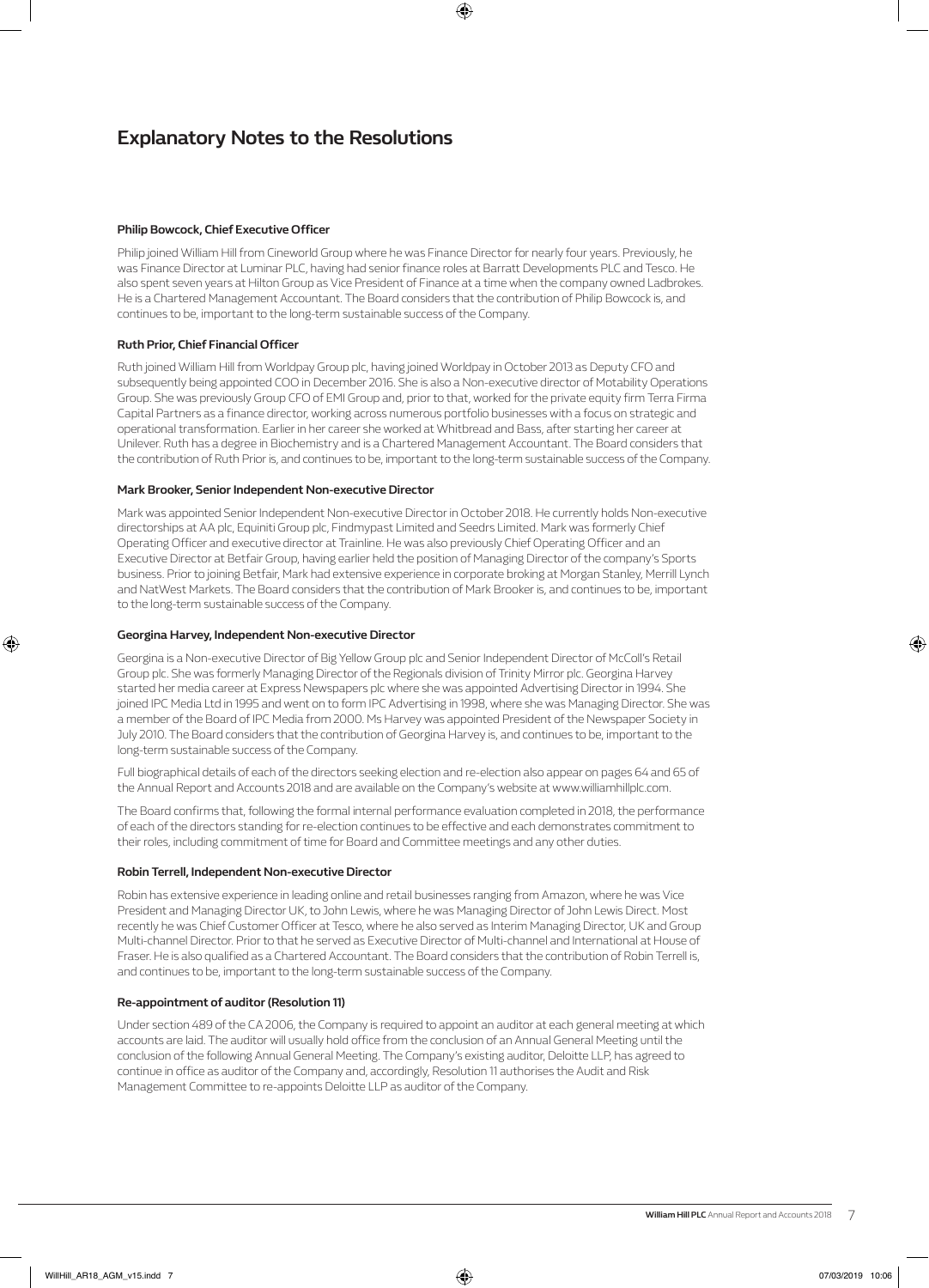#### **Remuneration of the auditor (Resolution 12)**

The Audit and Risk Management Committee of William Hill PLC has responsibility for overseeing the relationship with the external auditor. This responsibility includes approving the external auditor's engagement letter and the audit fee. This resolution seeks shareholder approval to authorise the Audit and Risk Management Committee to determine the remuneration of the auditor of the Company.

⊕

#### **Political donations (Resolution 13)**

Part 14 of the CA 2006 prohibits companies from making political donations exceeding £5,000 in aggregate in any 12-month period to (i) political parties; (ii) other political organisations and (iii) independent election candidates and from incurring political expenditure without shareholders' consent. The Company's policy is that neither it nor its subsidiaries will make political donations or incur political expenditure falling within Part 14 of the CA 2006 and the directors have no intention of using the authority for that purpose. However, the legislation is very broadly drafted and may catch the Company's normal business activities such as supporting certain bodies involved in law reform and policy review. Accordingly the directors have decided to continue to seek shareholder authority for political donations and political expenditure in case any of the Group's normal business activities are unintentionally caught by the legislation.

#### **Authority to allot shares (Resolution 14)**

⊕

The directors currently have a general authority to allot new shares in the Company and to grant rights to subscribe for, or convert any securities into, shares. This authority is, however, due to expire at the earlier of the conclusion of the 2019 Annual General Meeting or 30 June 2019. The Board would like to seek a new allotment authority at the forthcoming meeting to provide the directors with flexibility to allot new shares and grant rights up until the Company's 2020 Annual General Meeting within the limits prescribed by The Investment Association.

Consistent with its approach at the last Annual General Meeting, the Board proposes seeking a reduced (from the maximum permissible) level of allotment authority this year. Consequently, if passed, this resolution will authorise the directors to allot (or grant rights over) new shares in any circumstances up to a maximum aggregate nominal amount of £29,135,405. This amount represents approximately one-third of the Company's issued ordinary share capital (excluding treasury shares) as at 27 February 2019, the latest practicable date prior to the publication of this Notice.

If this resolution is passed, this authority will expire at the earlier of the end of the Company's next Annual General Meeting or at the close of business on 30 June 2020.

Although the directors have no present intention to exercise this authority, it is considered prudent to maintain the flexibility it provides. If the directors do exercise this authority, they intend to follow best practice with regards to its use, as recommended by The Investment Association. As at 27 February 2019, the latest practicable date prior to the publication of this Notice, the Company held 26,663,571 treasury shares.

#### **Disapplication of pre-emption rights (Resolution 15)**

This resolution, which will be proposed as a special resolution will, if passed, enable the directors to allot equity securities (such as ordinary shares) in the Company, or to sell any shares out of treasury, for cash, without first offering those equity securities to existing shareholders in proportion to their existing holdings within the limits prescribed by The Pre-Emption Group.

Consistent with its approach at the last Annual General Meeting, the Board proposes seeking a reduced (from the maximum permissible) disapplication power this year. Consequently, if passed, this resolution will permit the directors to allot equity securities for cash on a non-pre-emptive basis both in connection with a rights issue or similar pre-emptive offer and, otherwise than in connection with any such issue, up to a maximum aggregate nominal value of £4,370,311 which represents approximately 5% of the issued ordinary share capital of the Company (excluding treasury shares) as at 27 February 2019 (being the latest practicable date prior to the publication of this Notice). The Directors do not intend to seek a separate disapplication power this year over an additional 5% of the share capital for specific use in connection with acquisitions or capital investments as permitted by The Pre-Emption Group.

The Directors believe this resolution should be proposed as they consider it prudent to maintain the flexibility that it provides. The Directors do not currently intend to make use of the power and anticipate only making use of it where the specific circumstances of the Company require. In accordance with the guidelines issued by the Pre-Emption Group, the Directors confirm that it is also their intention that no more than 7.5% of the issued share capital (excluding treasury shares) will be issued for cash on a non-pre-emptive basis during any rolling three-year period without prior consultation with shareholders.

♠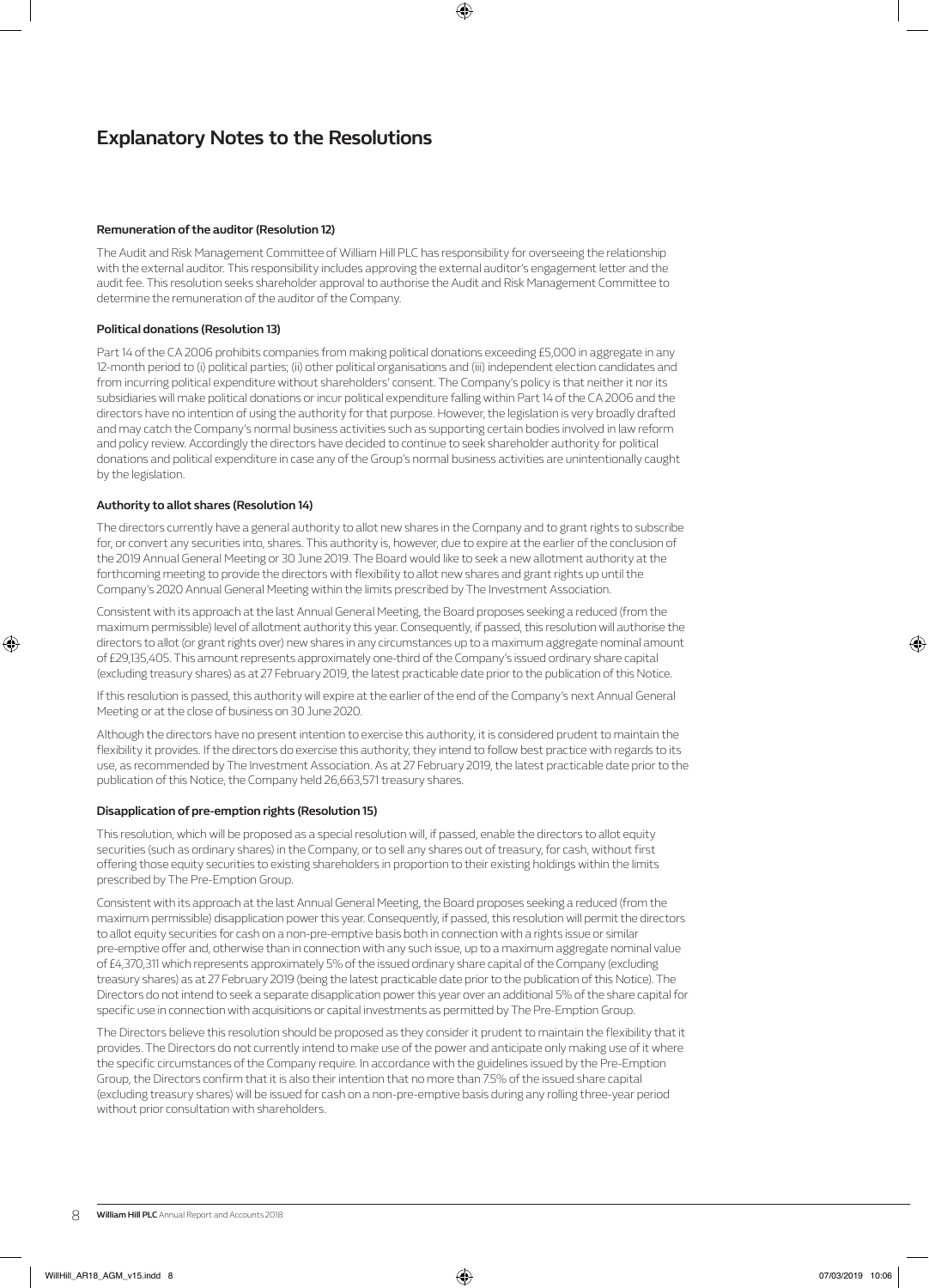#### **Authority to purchase own ordinary shares (Resolution 16)**

This resolution, which will be proposed as a special resolution, will, if passed, renew the Company's authority granted at the last Annual General Meeting which expires on the date of the 2019 Annual General Meeting. The resolution gives the Company authority to buy back up to 87,406,213 of its issued ordinary shares in the market. This is equal to 10% of the Company's issued share capital as at 27 February 2019 (being the latest practicable date prior to the publication of this Notice). You will see that the resolution sets out the lowest and highest prices that the Company can pay for the ordinary shares.

⊕

The Directors' decision to exercise this authority to purchase the Company's ordinary shares will depend on and take into account a number of factors including the Company's share price and other investment opportunities. The authority will be exercised only if the directors believe that to do so would result in an increase in earnings per share and would be in the interests of shareholders generally. As at 27 February 2019 (being the latest practicable date prior to the publication of this Notice), no ordinary shares of the Company had been repurchased under the authorities given at previous Annual General Meetings.

Companies purchasing their own shares are allowed to hold them in treasury as an alternative to cancelling them. The directors intend to consider the treatment of any shares as and when purchased under this authority and if they consider it appropriate to do so, the Company may hold in treasury any of its shares that it purchases as an alternative to cancelling them. The directors may subsequently use any purchased treasury shares in connection with the Group's share plans. No dividends are paid on shares whilst held in treasury and no voting rights attach to treasury shares. Any purchases of ordinary shares would be by means of market purchases through the London Stock Exchange.

The total number of options and awards over ordinary shares that were outstanding as at 27 February 2019, being the latest practicable date prior to the publication of this Notice, was 17,468,242 ordinary shares representing 2.0% of the issued share capital of the Company at that date (2.2% if the proposed authority to purchase ordinary shares in the Company under this resolution had been obtained and exercised in full).

The authority will only be valid until the earlier of the conclusion of the next Annual General Meeting of the company or 30 June 2020.

#### **Length of notice of general meetings other than the Annual General Meeting (Resolution 17)**

This resolution, which will be proposed as a special resolution, will allow the Company to call general meetings other than Annual General Meetings on 14 clear days' notice. The notice period required by the CA 2006, under section 307A for general meetings of the Company is 21 clear days unless shareholders approve a shorter notice period, which cannot be less than 14 clear days. Annual General Meetings must always be held on at least 21 clear days' notice. The authority granted by this resolution will be effective until the Company's next Annual General Meeting when it is intended that a similar resolution will be proposed.

The flexibility offered by this resolution will only be used where, taking into account the circumstances, the directors consider it is merited by the business of the meeting and is thought to be in the interests of the Company and shareholders as a whole.

⊕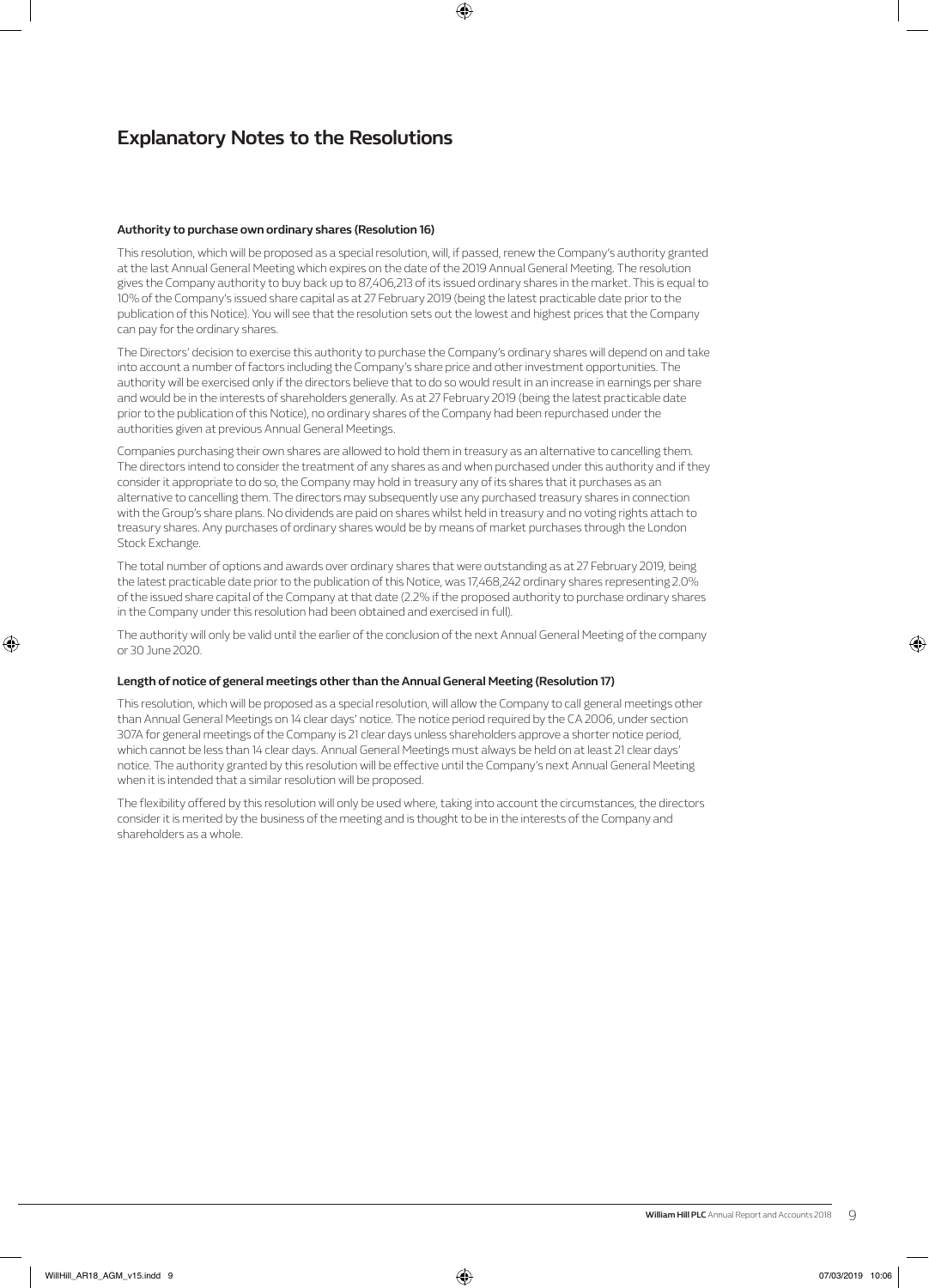### **Important Notes**

(a) The Company, pursuant to Regulation 41 of the Uncertificated Securities Regulations 2001, specifies that only those members entered in the register of members of the Company at 2.30 pm on 13 May 2019, or if this meeting is adjourned, in the register of members 48 hours before the time of any adjourned meeting, shall be entitled to attend and vote at the meeting in respect of the number of ordinary shares registered in their name at that time. Changes to the entries in the register of members after 2.30 pm on 13 May 2019 or, if this meeting is adjourned, in the register of members 48 hours before the time of any adjourned meeting, shall be disregarded in determining the rights of any person to attend or vote at the meeting.

⊕

- (b) The accompanying form of proxy invites members to vote in one of three ways: 'for', 'against' and 'vote withheld'. Please note that a 'vote withheld' has no legal effect and will count neither for nor against a resolution.
- (c) A member entitled to attend and vote at the Annual General Meeting may appoint a proxy (who need not be a member of the Company) to attend and to speak and vote on his or her behalf. A shareholder may appoint more than one proxy in relation to the Annual General Meeting provided that each proxy is appointed to exercise the rights attached to a share or shares held by that shareholder. A form of proxy, which may be used to make such appointment and give proxy instructions, accompanies this Notice. Lodging a form of proxy will not prevent a member from attending the meeting and voting in person. In order to be valid, an appointment of proxy must be returned by one of the following methods:
	- sending the form of proxy enclosed with this document by post or (during normal business hours only) by hand to Computershare Investor Services PLC, The Pavilions, Bridgwater Road, Bristol BS99 6ZY not less than 48 hours before the time of the meeting; or
	- electronically, by logging onto the Computershare website at www.investorcentre.co.uk/eproxy. An identifying Control Number, together with your unique Shareholder Reference Number (SRN) and PIN (all of which are printed on your form of proxy) will be required. Full details of the procedure are given on the website. The proxy appointment and/or voting instructions must be received by the Company's registrars not later than 2.30 pm on 13 May 2019; or
	- in the case of CREST members, by utilising the CREST electronic proxy appointment service in accordance with the procedures set out below.

To appoint a proxy or to give or amend an instruction to a previously appointed proxy via the CREST system, the CREST message must be received by the issuer's agent, Computershare Investor Services PLC, (under CREST ID number 3RA50), no later than 2.30 pm on 13 May 2019. For this purpose, the time of receipt will be taken to be the time (as determined by the timestamp applied to the message by the CREST Applications Host) from which the issuer's agent is able to retrieve the message. After this time any change of instructions to a proxy appointed through CREST should be communicated to the proxy by other means. CREST Personal Members or other CREST Sponsored Members, and those CREST Members who have appointed voting service provider(s), should contact their CREST sponsor or voting service provider(s) for assistance with appointing proxies via CREST. For further information on CREST procedures, limitations and system timings, please refer to the CREST Manual. We may treat as invalid a proxy appointment sent by CREST in the circumstances set out in Regulation 35(5)(a) of the Uncertificated Securities Regulations 2001.

- (d) Any person to whom this Notice is sent who is a person nominated under section 146 of the CA 2006 to enjoy information rights (a 'Nominated Person') may, under an agreement between him/her and the shareholder by whom he/she was nominated, have a right to be appointed (or to have someone else appointed) as a proxy for the Annual General Meeting. If a Nominated Person has no such proxy appointment right or does not wish to exercise it, he/she may under any such agreement have a right to give instructions to the shareholder as to the exercise of voting rights.
- (e) If you are a Nominated Person, the statement of the rights of shareholders in relation to the appointment of proxies in note (c) above does not apply. The rights described in those paragraphs may only be exercised by registered shareholders of the Company.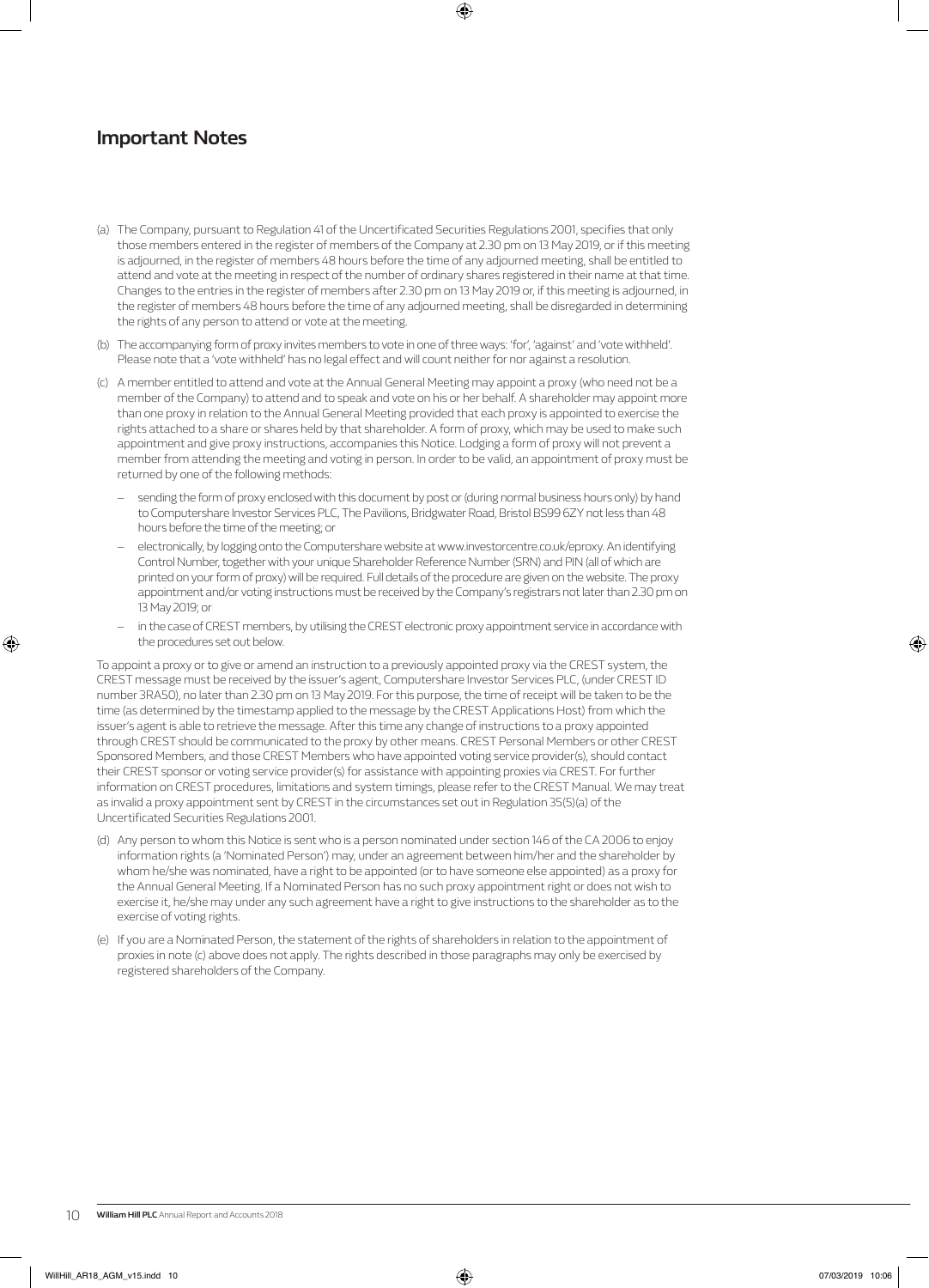### **Important Notes**

(f) As at 27 February 2019, being the latest practicable date prior to the publication of this Notice, the Company's issued share capital consisted of ordinary shares carrying one vote each. Therefore, the total voting rights of the Company as at 27 February 2019 were 874,062,135. There were 26,663,571 shares held in treasury.

⊕

- (g) Copies of directors' service contracts and Non-executive Directors' letters of appointment with the Company are available for inspection at the registered office of the Company during normal business hours on any day, except Saturdays, Sundays and public holidays, and at the Annual General Meeting location on the date of the meeting for at least 15 minutes prior to and during the meeting.
- (h) Nominated Persons are reminded that they should contact the registered holder of their shares (and not the Company) on matters relating to their investments in the Company.
- Any corporation which is a member can appoint one or more corporate representatives who may exercise on its behalf all of its powers as a member provided that they do not do so in relation to the same shares.
- (j) Under section 527 of the CA 2006 members meeting the threshold requirements set out in that section have the right to require the Company to publish on a website a statement setting out any matter relating to: (i) the audit of the Company's accounts (including the auditor's report and the conduct of the audit) that are to be laid before the Annual General Meeting; or (ii) any circumstance connected with an auditor of the Company ceasing to hold office since the previous meeting at which Annual Accounts and Reports were laid in accordance with section 437 of the CA 2006. The Company may not require the shareholders requesting any such website publication to pay its expenses in complying with sections 527 or 528 of the CA 2006. Where the Company is required to place a statement on a website under section 527 of the CA 2006, it must forward the statement to the Company's auditor not later than the time when it makes the statement available on the website. The business which may be dealt with at the Annual General Meeting includes any statement that the Company has been required under section 527 of the CA 2006 to publish on a website.
- (k) You may not use any electronic address provided either in this Notice of Meeting or any related documents (including the form of proxy) to communicate with the Company for any purposes other than those expressly stated.
- (l) Any member, corporate representative or appointed proxy attending the meeting has the right to ask questions. The Company must cause to be answered any such question relating to the business being dealt with at the meeting but no such answer need be given if (a) to do so would interfere unduly with the preparation for the meeting or involve the disclosure of confidential information, (b) the answer has already been given on a website in the form of an answer to a question or (c) it is undesirable in the interests of the Company or the good order of the meeting that the question be answered.
- (m) A copy of this Notice, and other information required by section 311A of the CA 2006, can be found at www.williamhillplc.com.
- (n) Under section 338 and section 338A of the CA 2006, members meeting the threshold requirements in those sections have the right to require the Company (i) to give to members of the Company entitled to receive notice of the meeting, notice of a resolution which may properly be moved and is intended to be moved at the meeting, and/or (ii) to include in the business to be dealt with at the meeting any matter (other than a proposed resolution) which may be properly included in the business. A resolution may properly be moved or a matter may properly be included in the business unless (a) (in the case of a resolution only) it would, if passed, be ineffective (whether by reason of inconsistency with any enactment or the Company's constitution or otherwise), (b) it is defamatory of any person or (c) it is frivolous or vexatious. Such a request may be in hard copy form or in electronic form, must identify the resolution of which notice is to be given or the matter to be included in the business, must be authenticated by the person or persons making it, must be received not later than the date being six clear weeks before the meeting and, in the case of a matter to be included in the business only, must be accompanied by a statement setting out the grounds for the request.